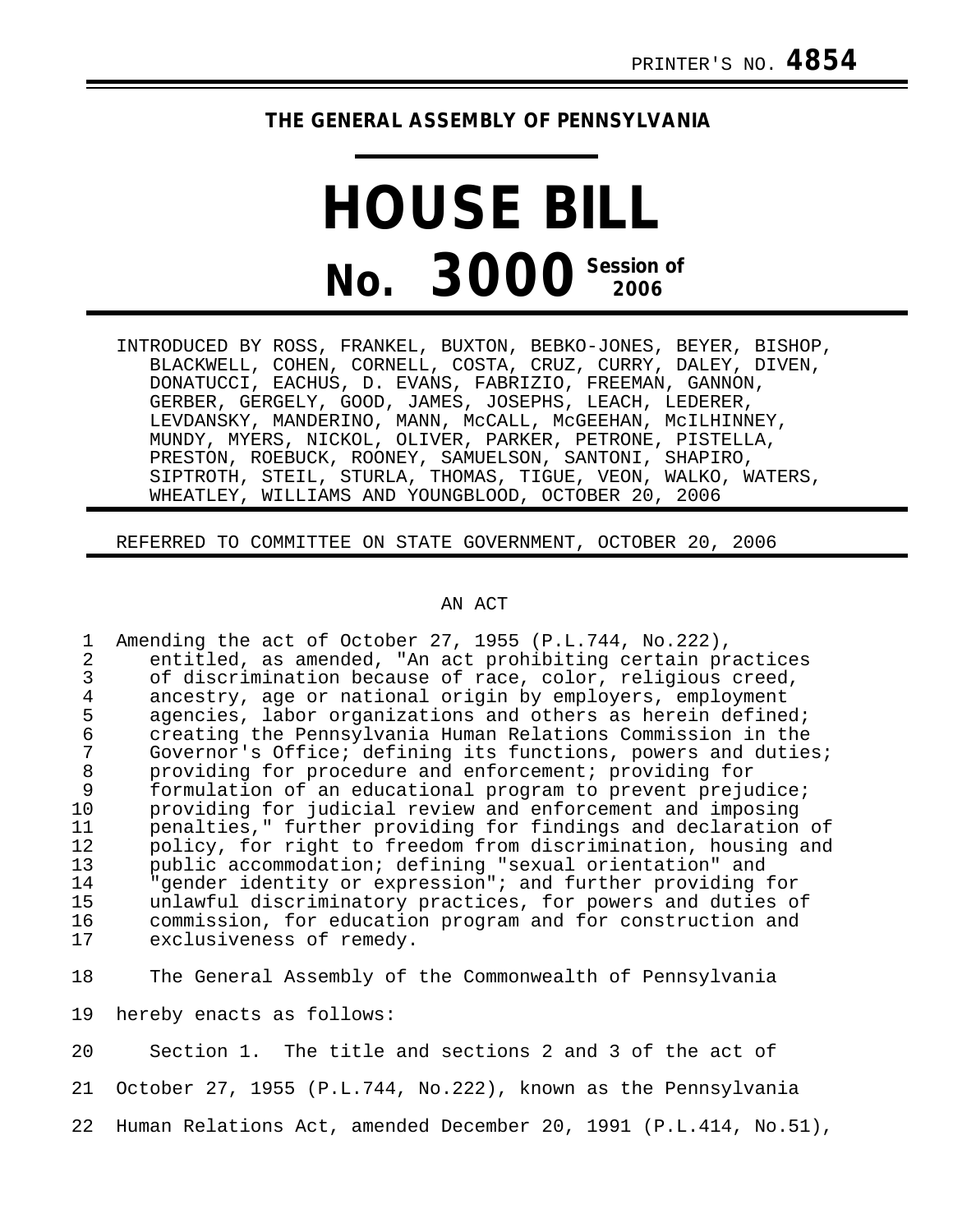1 are amended to read:

2 AN ACT

3 Prohibiting certain practices of discrimination because of race, 4 color, religious creed, ancestry, sexual orientation, gender \_\_\_\_\_\_\_\_\_\_\_\_\_\_\_\_\_\_\_\_\_\_\_\_\_\_ 5 identity or expression, age or national origin, by employers, 6 employment agencies, labor organizations and others as herein 7 defined; creating the Pennsylvania Human Relations Commission 8 in the Governor's Office; defining its functions, powers and 9 duties; providing for procedure and enforcement; providing 10 for formulation of an educational program to prevent 11 prejudice; providing for judicial review and enforcement and 12 imposing penalties.

13 Section 2. Findings and Declaration of Policy.--

14 (a) The practice or policy of discrimination against 15 individuals or groups by reason of their race, color, familial 16 status, religious creed, ancestry, sexual orientation, gender 17 identity or expression, age, sex, national origin, handicap or 18 disability, use of guide or support animals because of the 19 blindness, deafness or physical handicap of the user or because 20 the user is a handler or trainer of support or guide animals is 21 a matter of concern of the Commonwealth. Such discrimination 22 foments domestic strife and unrest, threatens the rights and 23 privileges of the inhabitants of the Commonwealth, and 24 undermines the foundations of a free democratic state. The 25 denial of equal employment, housing and public accommodation 26 opportunities because of such discrimination, and the consequent 27 failure to utilize the productive capacities of individuals to 28 their fullest extent, deprives large segments of the population 29 of the Commonwealth of earnings necessary to maintain decent 20060H3000B4854 - 2 -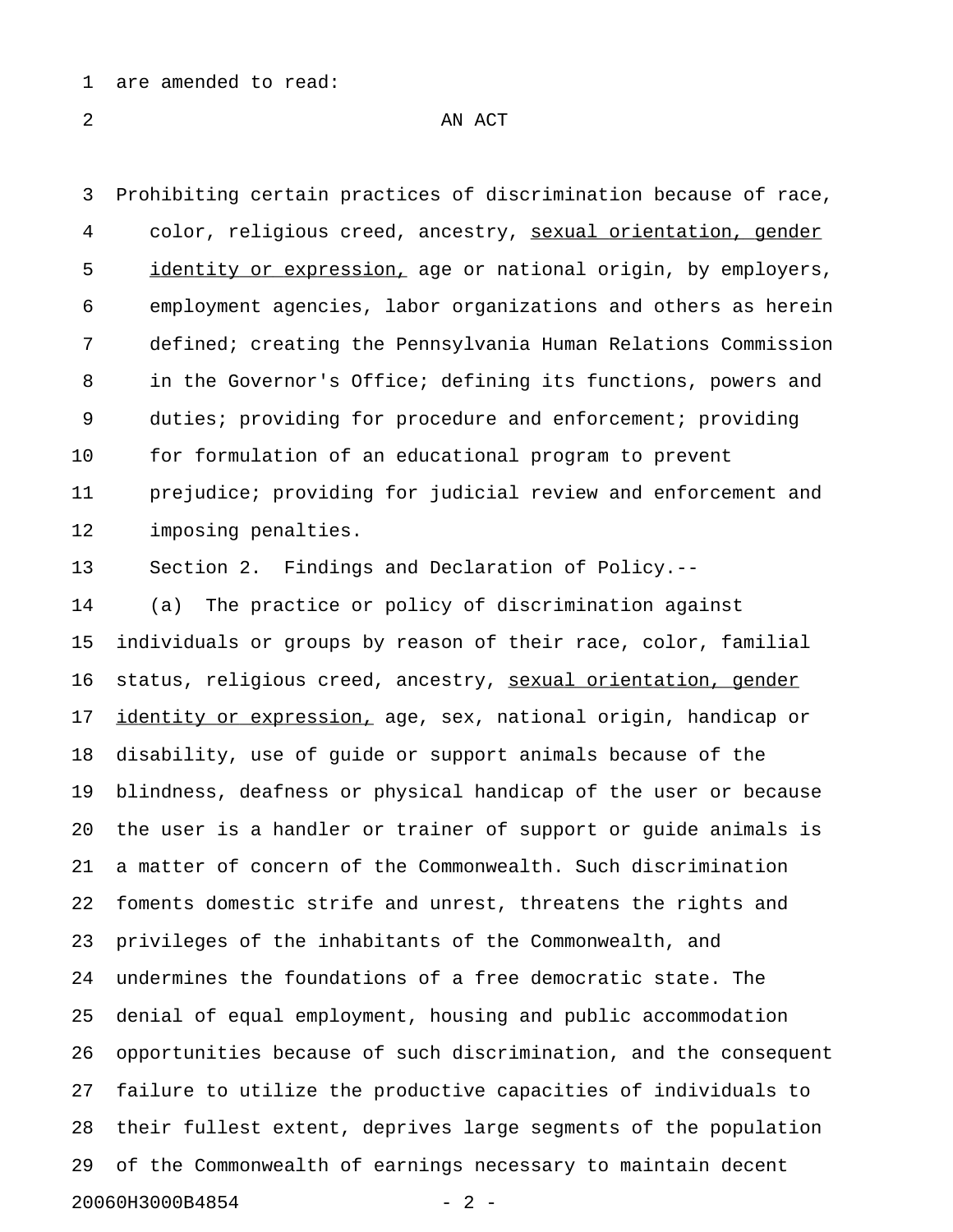1 standards of living, necessitates their resort to public relief 2 and intensifies group conflicts, thereby resulting in grave 3 injury to the public health and welfare, compels many 4 individuals to live in dwellings which are substandard, 5 unhealthful and overcrowded, resulting in racial segregation in 6 public schools and other community facilities, juvenile 7 delinquency and other evils, thereby threatening the peace, 8 health, safety and general welfare of the Commonwealth and its 9 inhabitants.

10 (b) It is hereby declared to be the public policy of this 11 Commonwealth to foster the employment of all individuals in 12 accordance with their fullest capacities regardless of their 13 race, color, religious creed, ancestry, sexual orientation, 14 gender identity or expression, age, sex, national origin, 15 handicap or disability, use of guide or support animals because 16 of the blindness, deafness or physical handicap of the user or 17 because the user is a handler or trainer of support or guide 18 animals, and to safeguard their right to obtain and hold 19 employment without such discrimination, to assure equal 20 opportunities to all individuals and to safeguard their rights 21 to public accommodation and to secure housing accommodation and 22 commercial property regardless of race, color, familial status, 23 religious creed, ancestry, sexual orientation, gender identity 24 or expression, age, sex, national origin, handicap or 25 disability, use of guide or support animals because of blindness 26 or deafness of the user or because the user is a handler or 27 trainer of guide or support animals.

28 (c) This act shall be deemed an exercise of the police power 29 of the Commonwealth for the protection of the public welfare, 30 prosperity, health and peace of the people of the Commonwealth 20060H3000B4854 - 3 -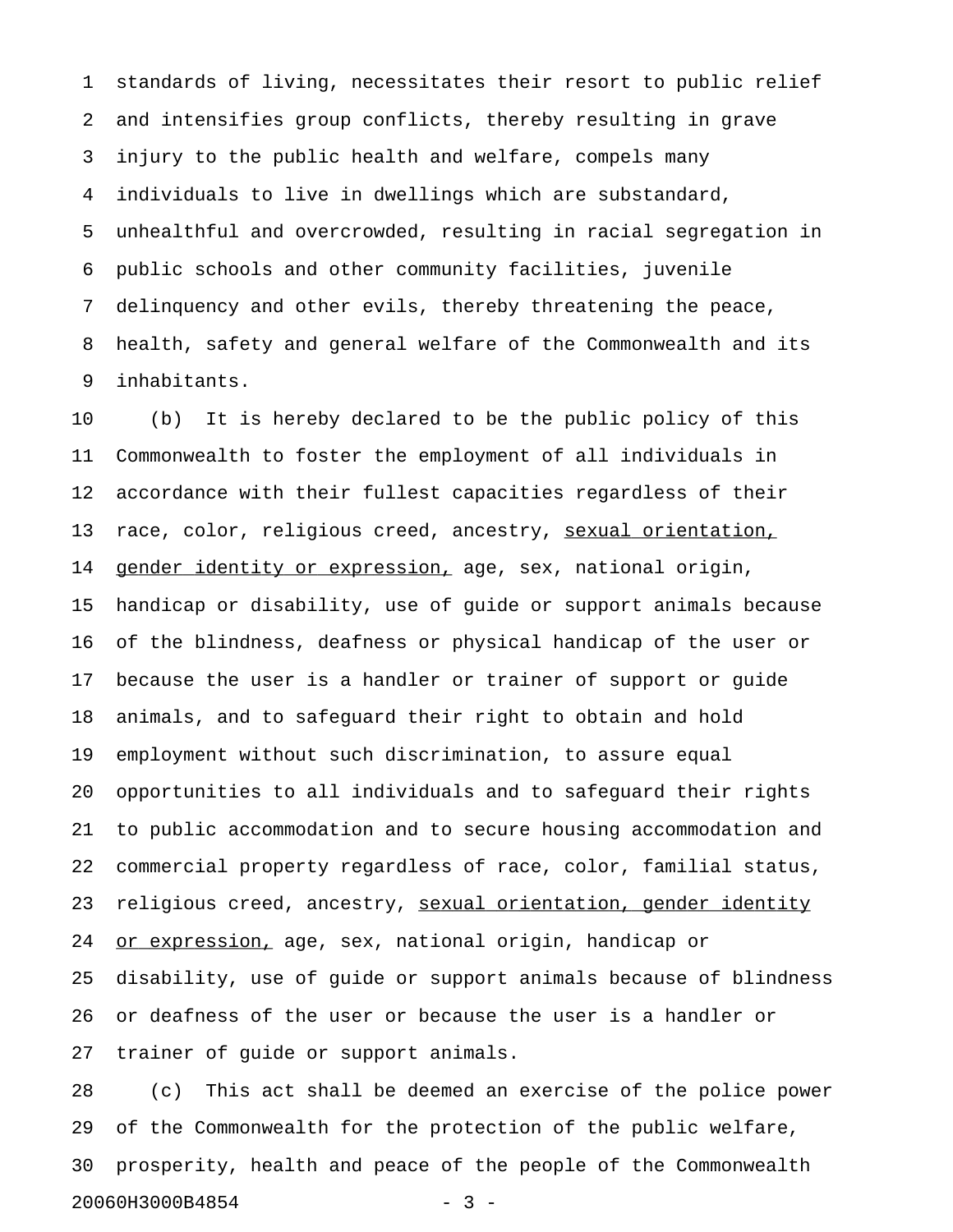1 of Pennsylvania.

2 Section 3. Right to Freedom from Discrimination in 3 Employment, Housing and Public Accommodation.--The opportunity 4 for an individual to obtain employment for which he is 5 qualified, and to obtain all the accommodations, advantages, 6 facilities and privileges of any public accommodation and of any 7 housing accommodation and commercial property without 8 discrimination because of race, color, familial status, 9 religious creed, ancestry, <u>sexual orientation, gender identity</u> 10 <u>or expression,</u> handicap or disability, age, sex, national 11 origin, the use of a guide or support animal because of the 12 blindness, deafness or physical handicap of the user or because 13 the user is a handler or trainer of support or guide animals is 14 hereby recognized as and declared to be a civil right which 15 shall be enforceable as set forth in this act. 16 Section 2. Section 4(b) of the act, amended December 20,

17 1991 (P.L.414, No.51), is amended and the section is amended by 18 adding clauses to read:

19 Section 4. Definitions.--As used in this act unless a 20 different meaning clearly appears from the context:

21 \* \* \*

22 (b) The term "employer" includes the Commonwealth or any 23 political subdivision or board, department, commission or school 24 district thereof and any person employing four or more persons 25 within the Commonwealth, but except as hereinafter provided, 26 does not include religious, fraternal, charitable or sectarian 27 corporations or associations, except such corporations or 28 associations supported, in whole or in part, by governmental 29 appropriations. The term "employer" with respect to 30 discriminatory practices based on race, color, age, sex, 20060H3000B4854 - 4 -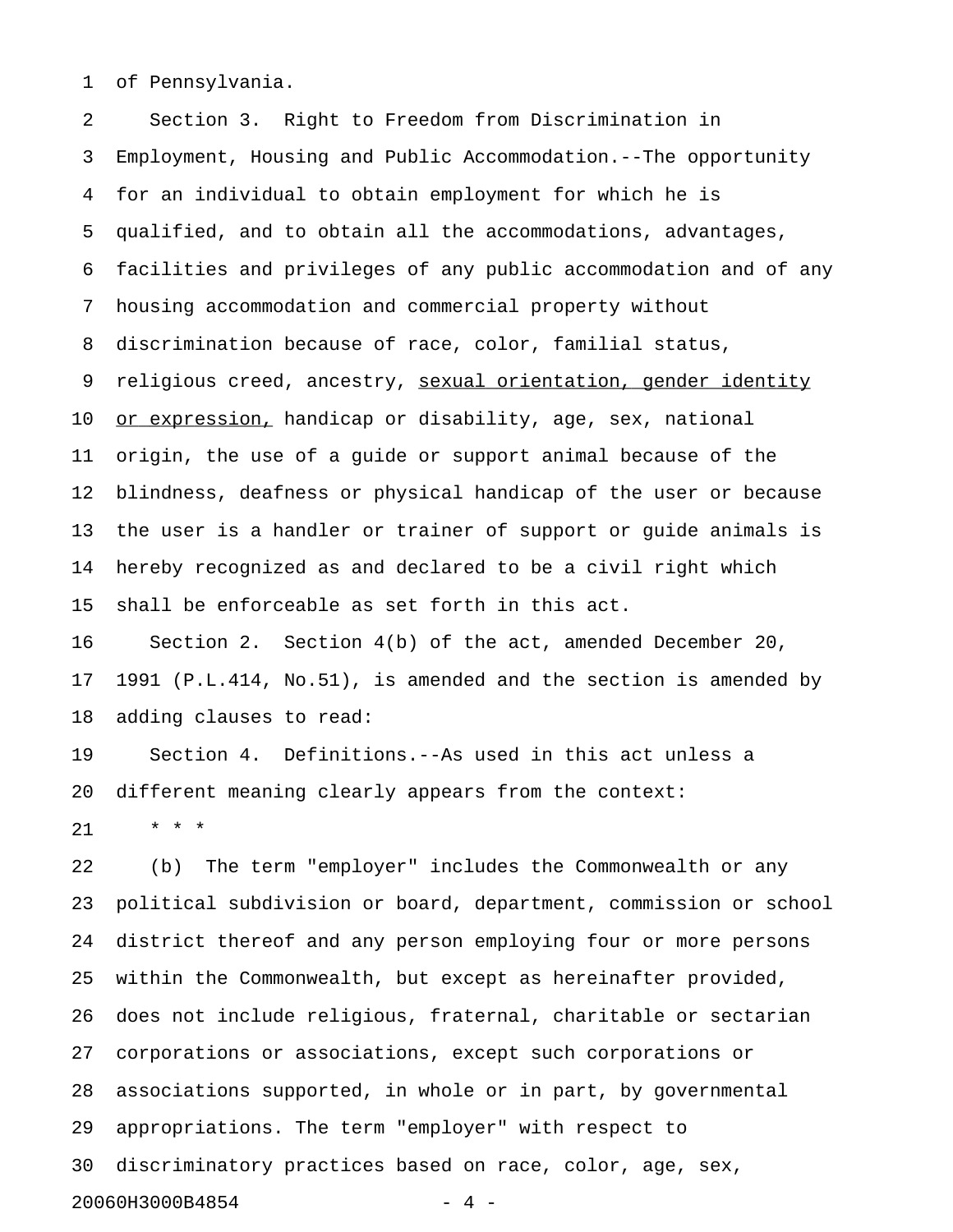1 national origin, sexual orientation, gender identity or 2 expression or non-job related handicap or disability, includes 3 religious, fraternal, charitable and sectarian corporations and 4 associations employing four or more persons within the 5 Commonwealth. 6 \* \* \* 7 (bb) The term "sexual orientation" means actual or perceived 8 heterosexuality, homosexuality or bisexuality. 9 (cc) The term "gender identity or expression" means actual 10 or perceived gender identity, appearance, behavior, expression 11 or physical characteristics whether or not associated with an 12 <u>individual's assigned sex at birth.</u> 13 Section 3. Sections 5(a), (b), (c), (f), (g), (h) and (i) of 14 the act, amended or added December 20, 1991 (P.L.414, No.51), 15 July 12, 1996 (P.L.684, No.117) and June 25, 1997 (P.L.326, 16 No.34), are amended to read: 17 Section 5. Unlawful Discriminatory Practices.--It shall be

18 an unlawful discriminatory practice, unless based upon a bona 19 fide occupational qualification, or in the case of a fraternal 20 corporation or association, unless based upon membership in such 21 association or corporation, or except where based upon 22 applicable security regulations established by the United States 23 or the Commonwealth of Pennsylvania:

24 (a) For any employer because of the race, color, religious 25 creed, ancestry, sexual orientation, gender identity or 26 expression, age, sex, national origin or non-job related 27 handicap or disability or the use of a guide or support animal 28 because of the blindness, deafness or physical handicap of any 29 individual or independent contractor, to refuse to hire or 30 employ or contract with, or to bar or to discharge from 20060H3000B4854 - 5 -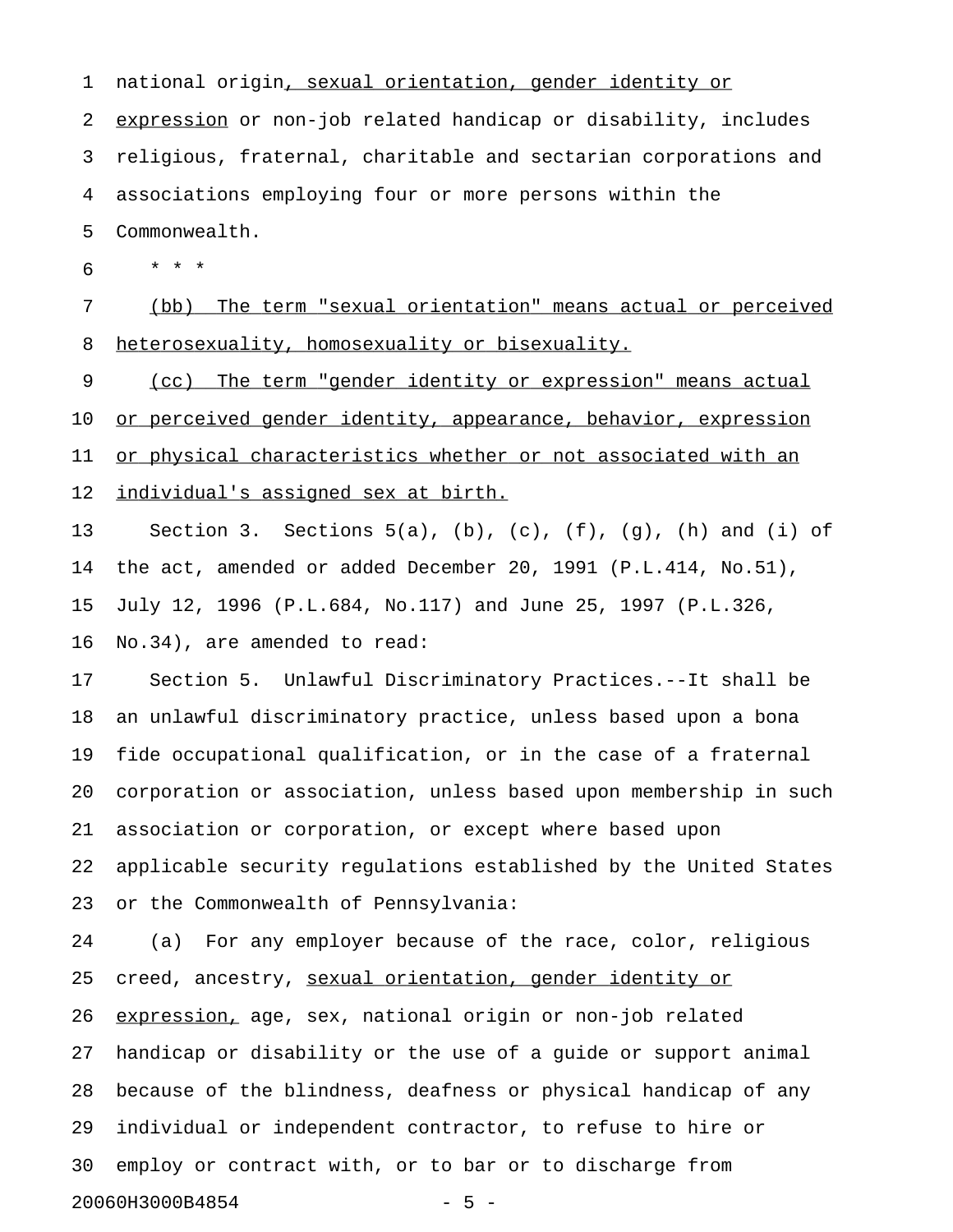1 employment such individual or independent contractor, or to 2 otherwise discriminate against such individual or independent 3 contractor with respect to compensation, hire, tenure, terms, 4 conditions or privileges of employment or contract, if the 5 individual or independent contractor is the best able and most 6 competent to perform the services required. The provision of 7 this paragraph shall not apply, to (1) operation of the terms or 8 conditions of any bona fide retirement or pension plan which 9 have the effect of a minimum service requirement, (2) operation 10 of the terms or conditions of any bona fide group or employe 11 insurance plan, (3) age limitations placed upon entry into bona 12 fide apprenticeship programs of two years or more approved by 13 the State Apprenticeship and Training Council of the Department 14 of Labor and Industry, established by the act of July 14, 1961 15 (P.L.604, No.304), known as "The Apprenticeship and Training 16 Act." Notwithstanding any provision of this clause, it shall not 17 be an unlawful employment practice for a religious corporation 18 or association to hire or employ on the basis of sex in those 19 certain instances where sex is a bona fide occupational 20 qualification because of the religious beliefs, practices, or 21 observances of the corporation, or association. 22 (b) For any employer, employment agency or labor 23 organization, prior to the employment, contracting with an 24 independent contractor or admission to membership, to: 25 (1) Elicit any information or make or keep a record of or 26 use any form of application or application blank containing

27 questions or entries concerning the race, color, religious 28 creed, ancestry, sexual orientation, gender identity or 29 expression, age, sex, national origin, past handicap or 30 disability or the use of a guide or support animal because of 20060H3000B4854 - 6 -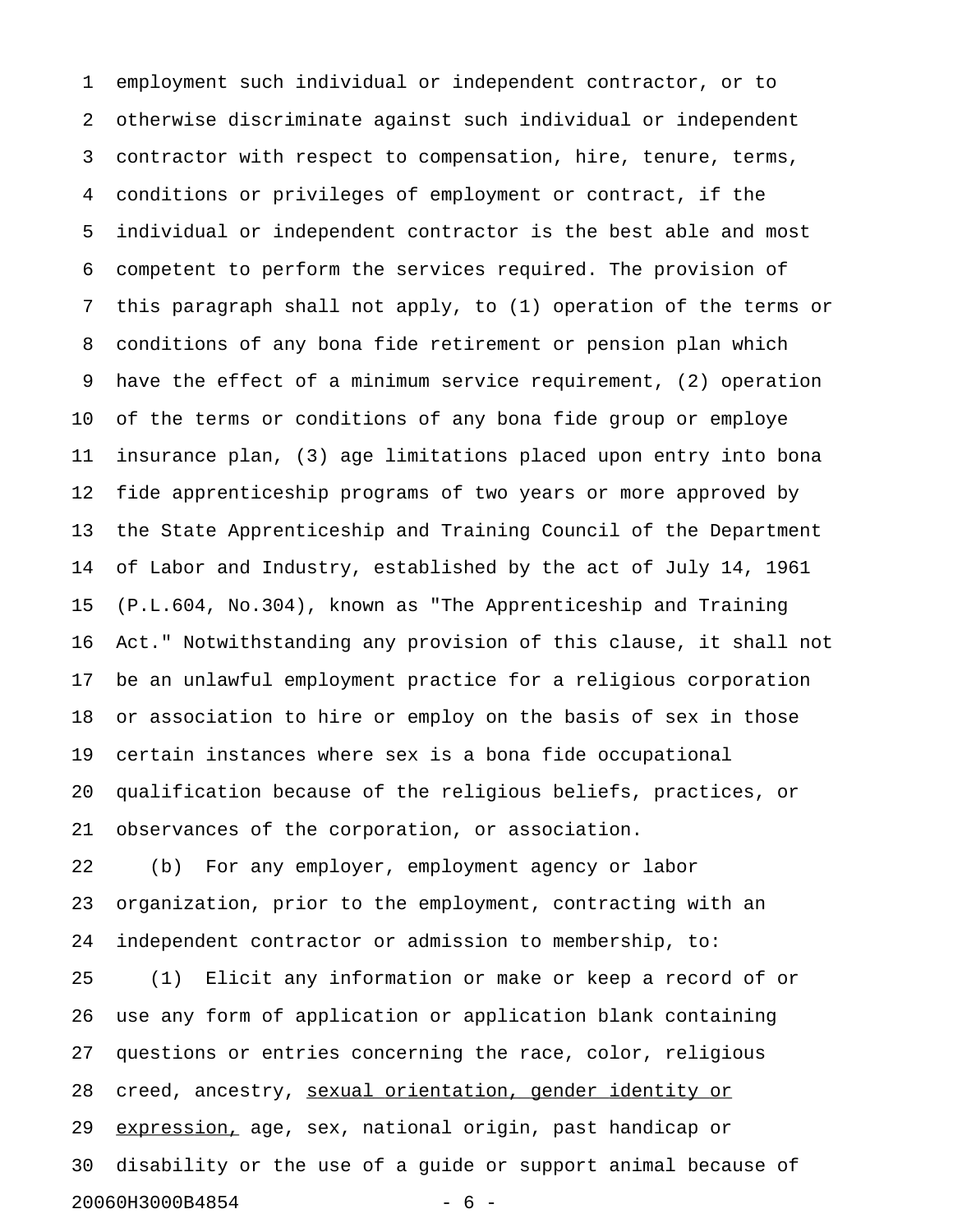1 the blindness, deafness or physical handicap of any applicant 2 for employment or membership. Prior to an offer of employment, 3 an employer may not inquire as to whether an individual has a 4 handicap or disability or as to the severity of such handicap or 5 disability. An employer may inquire as to the individual's 6 ability to perform the essential functions of the employment. 7 (2) Print or publish or cause to be printed or published any 8 notice or advertisement relating to employment or membership 9 indicating any preference, limitation, specification or 10 discrimination based upon race, color, religious creed, 11 ancestry, sexual orientation, gender identity or expression, 12 age, sex, national origin, non-job related handicap or 13 disability or the use of a guide or support animal because of 14 the blindness, deafness or physical handicap of the user. 15 (3) Deny or limit, through a quota system, employment or 16 membership because of race, color, religious creed, ancestry, 17 sexual orientation, gender identity or expression, age, sex, 18 national origin, non-job related handicap or disability, the use 19 of a guide or support animal because of the blindness, deafness 20 or physical handicap of the user or place of birth.

21 (4) Substantially confine or limit recruitment or hiring of 22 individuals, with intent to circumvent the spirit and purpose of 23 this act, to any employment agency, employment service, labor 24 organization, training school or training center or any other 25 employe-referring source which services individuals who are 26 predominantly of the same race, color, religious creed, 27 ancestry, sexual orientation, gender identity or expression, 28 age, sex, national origin or non-job related handicap or 29 disability.

30 (5) Deny employment because of a prior handicap or 20060H3000B4854 - 7 -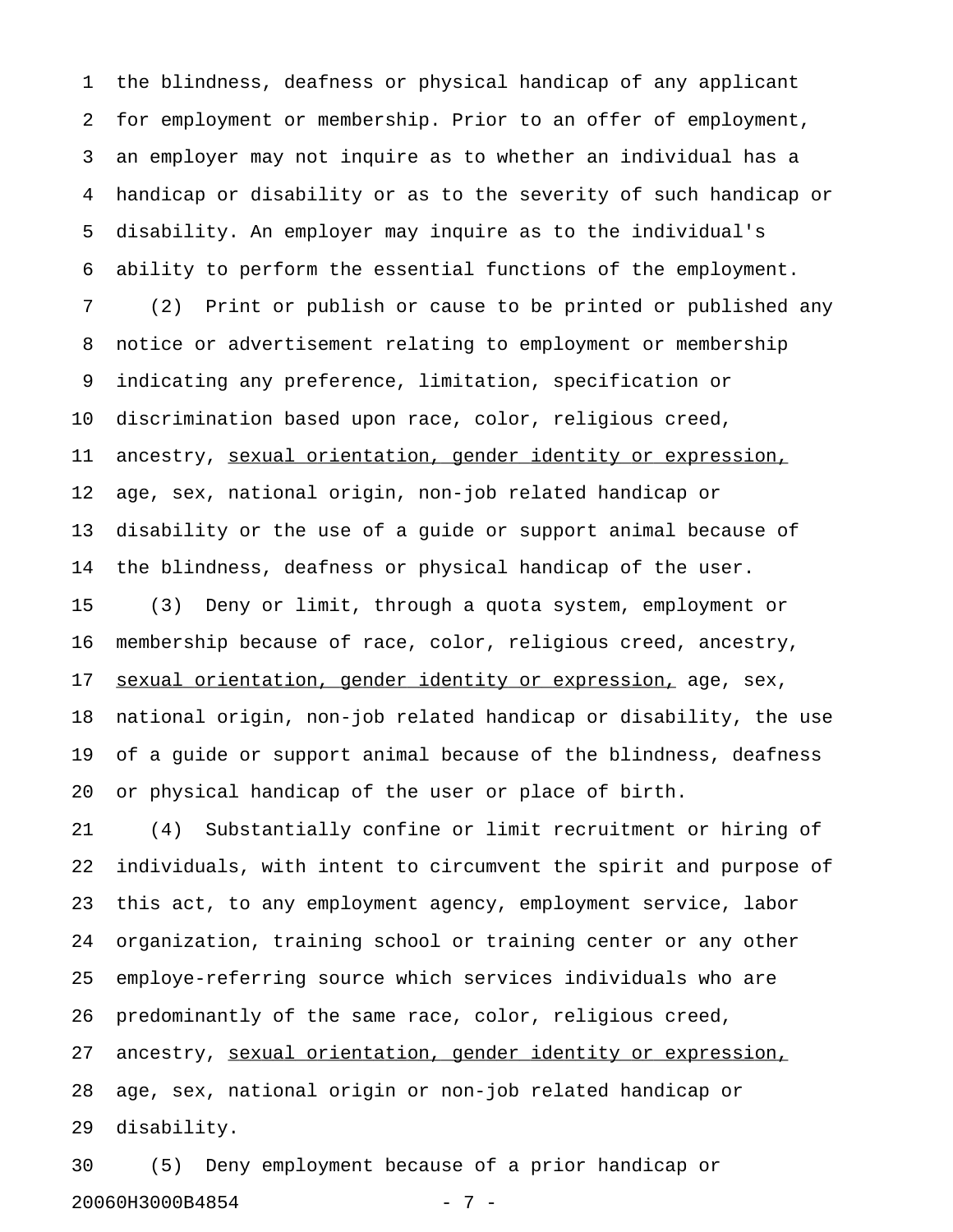1 disability.

2 Nothing in clause (b) of this section shall bar any 3 institution or organization for handicapped or disabled persons 4 from limiting or giving preference in employment or membership 5 to handicapped or disabled persons.

6 (c) For any labor organization because of the race, color, 7 religious creed, ancestry, sexual orientation, gender identity 8 or expression, age, sex, national origin, non-job related 9 handicap or disability or the use of a guide or support animal 10 because of the blindness, deafness or physical handicap of any 11 individual to deny full and equal membership rights to any 12 individual or otherwise to discriminate against such individuals 13 with respect to hire, tenure, terms, conditions or privileges of 14 employment or any other matter, directly or indirectly, related 15 to employment.

16 \* \* \*

17 (f) For any employment agency to fail or refuse to classify 18 properly, refer for employment or otherwise to discriminate 19 against any individual because of his race, color, religious 20 creed, ancestry, sexual orientation, gender identity or 21 expression, age, sex, national origin, non-job related handicap 22 or disability or the use of a guide or support animal because of 23 the blindness, deafness or physical handicap of the user. 24 (g) For any individual seeking employment to publish or 25 cause to be published any advertisement which in any manner 26 expresses a limitation or preference as to the race, color, 27 religious creed, ancestry, sexual orientation, gender identity 28 or expression, age, sex, national origin, non-job related 29 handicap or disability or the use of a guide or support animal 30 because of the blindness, deafness or physical handicap of any 20060H3000B4854 - 8 -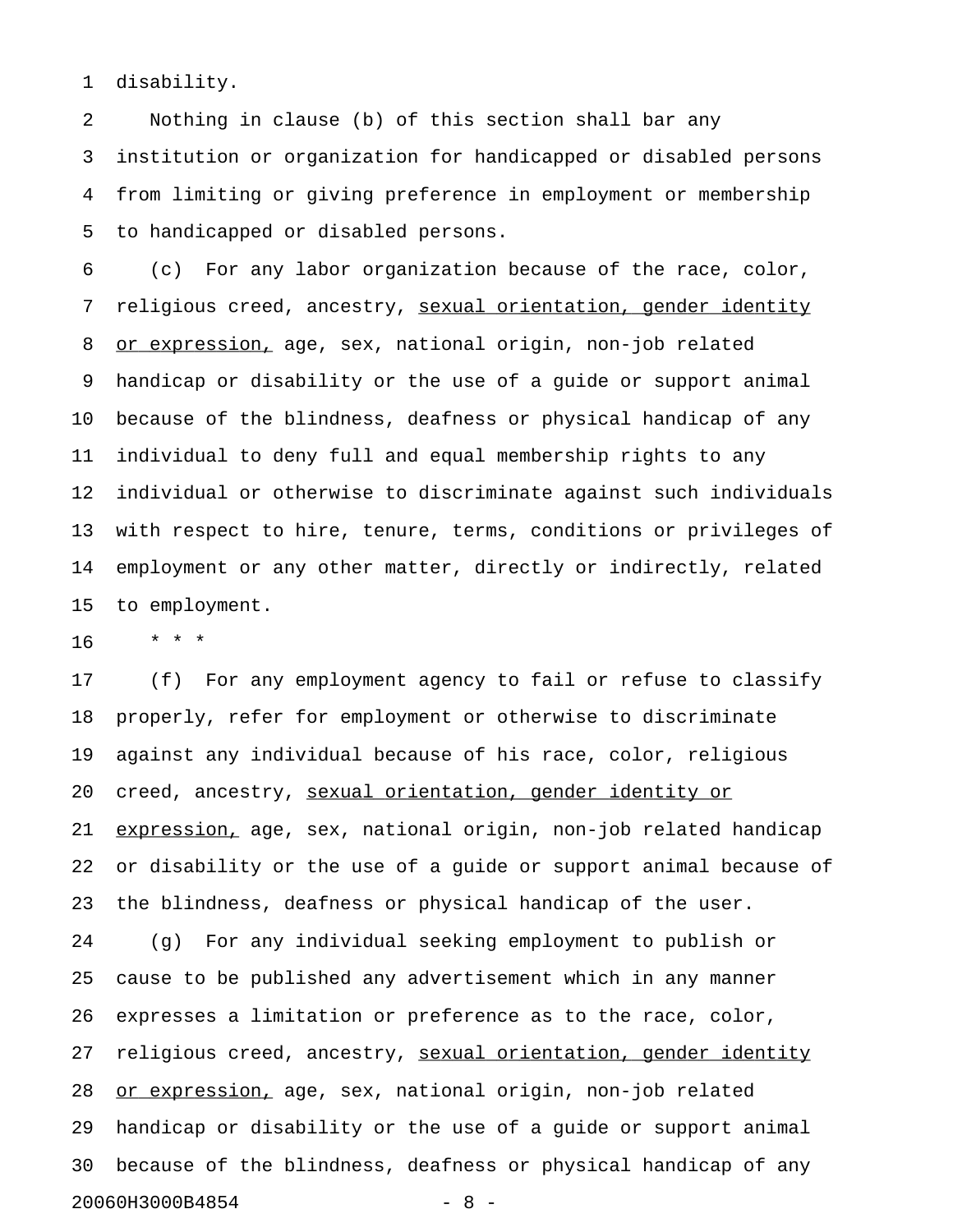1 prospective employer.

2 (h) For any person to:

3 (1) Refuse to sell, lease, finance or otherwise to deny or 4 withhold any housing accommodation or commercial property from 5 any person because of the race, color, familial status, age, 6 religious creed, ancestry, sexual orientation, gender identity 7 or expression, sex, national origin or handicap or disability of 8 any person, prospective owner, occupant or user of such housing 9 accommodation or commercial property, or to refuse to lease any 10 housing accommodation or commercial property to any person due 11 to use of a guide animal because of the blindness or deafness of 12 the user, use of a support animal because of a physical handicap 13 of the user or because the user is a handler or trainer of 14 support or guide animals or because of the handicap or 15 disability of an individual with whom the person is known to 16 have a relationship or association.

17 (1.1) Evict or attempt to evict an occupant of any housing 18 accommodation before the end of the term of a lease because of 19 pregnancy or the birth of a child.

20 (2) Refuse to lend money, whether or not secured by mortgage 21 or otherwise for the acquisition, construction, rehabilitation, 22 repair or maintenance of any housing accommodation or commercial 23 property or otherwise withhold financing of any housing 24 accommodation or commercial property from any person because of 25 the race, color, familial status, age, religious creed, 26 ancestry, sexual orientation, gender identity or expression, 27 sex, national origin, handicap or disability of any person, the 28 use of a guide or support animal because of the blindness, 29 deafness or physical handicap of the user or because the user is 30 a handler or trainer of support or guide animals or because of 20060H3000B4854 - 9 -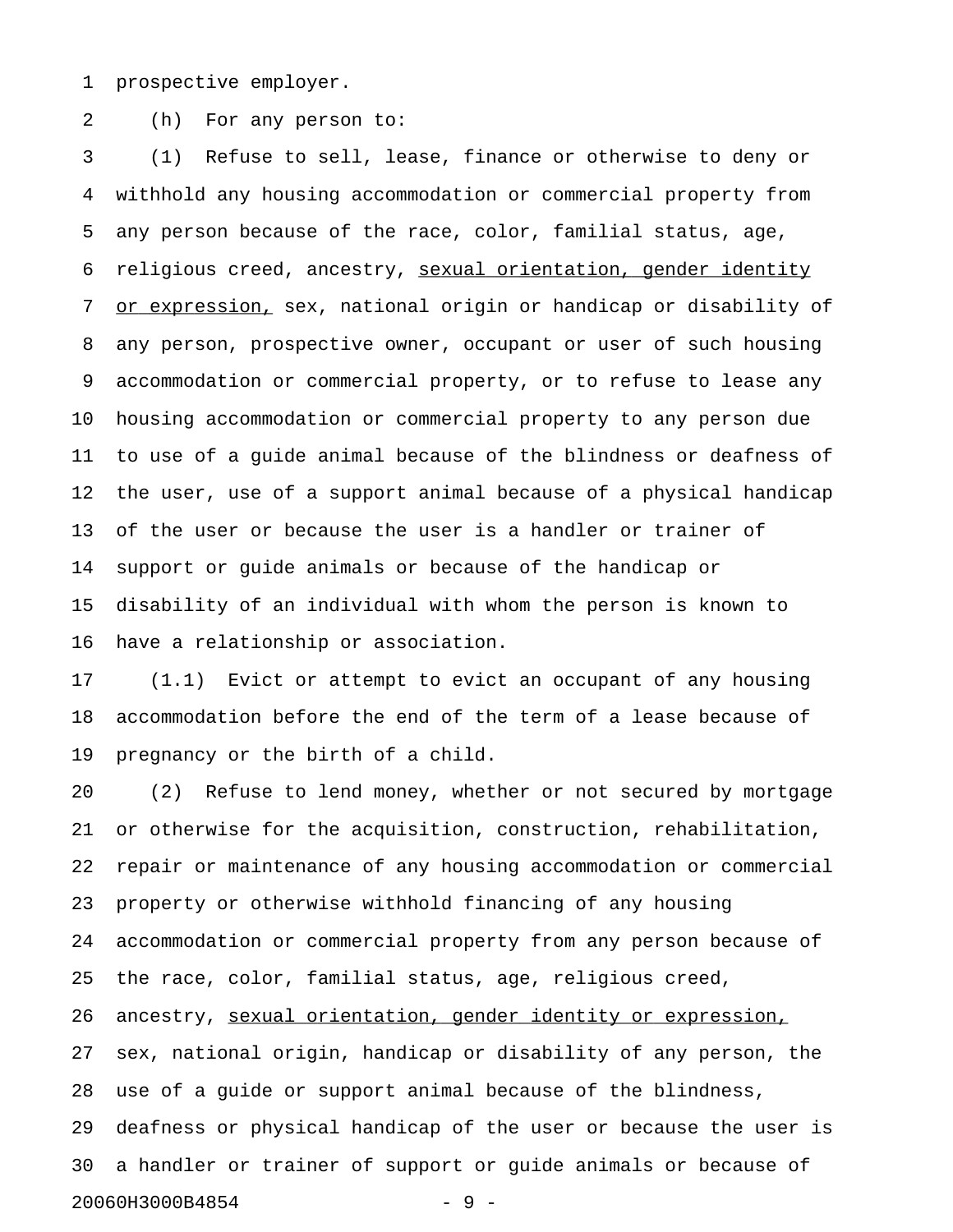1 the handicap or disability of an individual with whom the person 2 is known to have a relationship or association.

3 (3) Discriminate against any person in the terms or 4 conditions of selling or leasing any housing accommodation or 5 commercial property or in furnishing facilities, services or 6 privileges in connection with the ownership, occupancy or use of 7 any housing accommodation or commercial property because of the 8 race, color, familial status, age, religious creed, ancestry, 9 sexual orientation, gender identity or expression, sex, national 10 origin, handicap or disability of any person, the use of a guide 11 or support animal because of the blindness, deafness or physical 12 handicap of the user or because the user is a handler or trainer 13 of support or guide animals or because of the handicap or 14 disability of an individual with whom the person is known to 15 have a relationship or association.

16 (3.1) Refuse to permit, at the expense of a person with a 17 handicap, reasonable modifications of existing premises occupied 18 or to be occupied by such person if such modifications may be 19 necessary to afford such person full enjoyment of the premises, 20 except that, in the case of a rental, the landlord may, where it 21 is reasonable to do so, grant permission for a modification if 22 the renter agrees to restore the interior of the premises to the 23 condition that existed before the modification, with reasonable 24 wear and tear excepted.

25 (3.2) Refuse to make reasonable accommodations in rules, 26 policies, practices or services when such accommodations may be 27 necessary to afford such person equal opportunity to use and 28 enjoy a housing accommodation.

29 (4) Discriminate against any person in the terms or 30 conditions of any loan of money, whether or not secured by 20060H3000B4854 - 10 -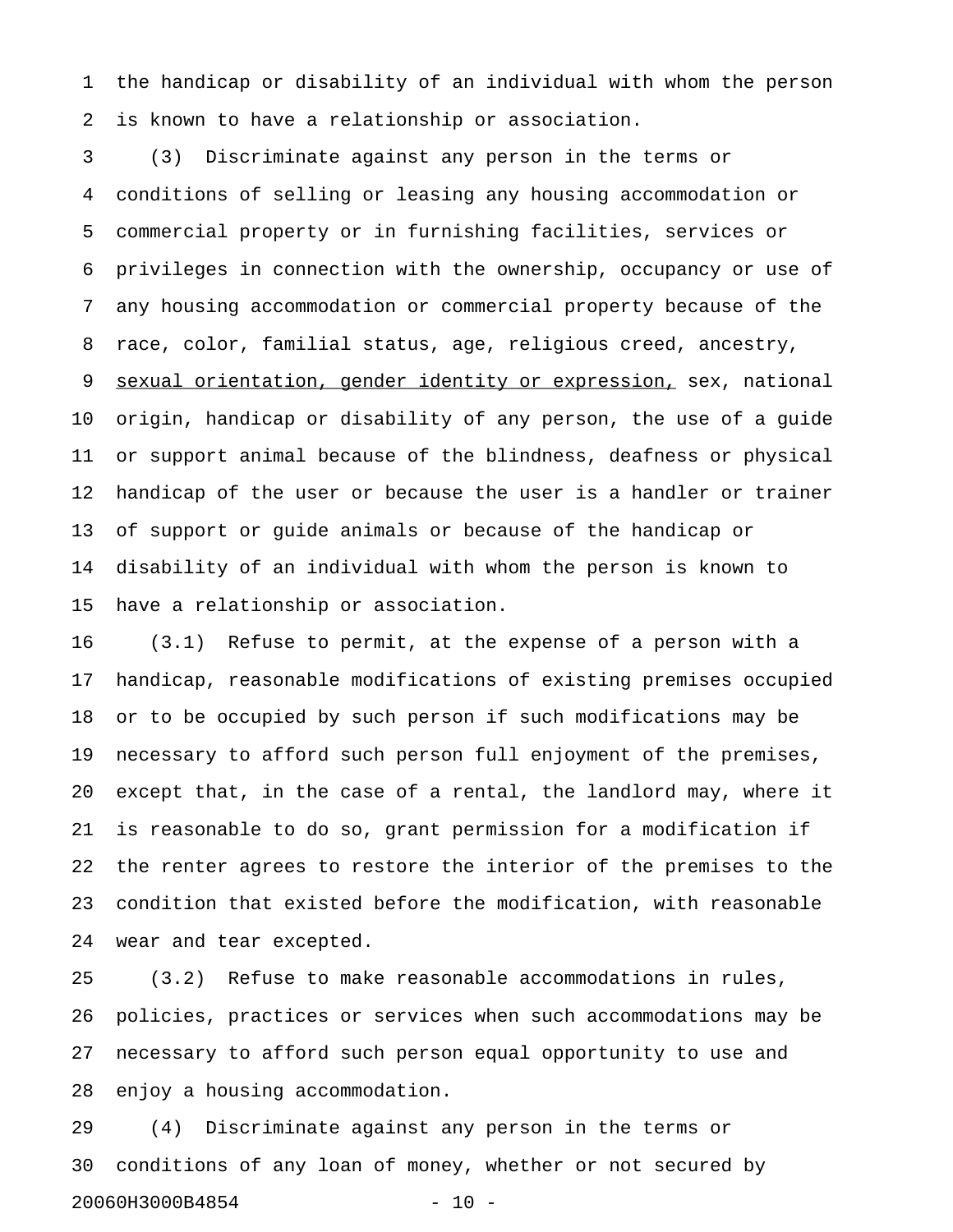1 mortgage or otherwise for the acquisition, construction, 2 rehabilitation, repair or maintenance of housing accommodation 3 or commercial property because of the race, color, familial 4 status, age, religious creed, ancestry, sexual orientation, 5 gender identity or expression, sex, national origin or handicap 6 or disability of any person, the use of a guide or support 7 animal because of the blindness, deafness or physical handicap 8 of the user or because the user is a handler or trainer of guide 9 or support animals or because of the handicap or disability of 10 an individual with whom the person is known to have a 11 relationship or association.

12 (5) Print, publish or circulate any statement or 13 advertisement: (i) relating to the sale, lease or acquisition of 14 any housing accommodation or commercial property or the loan of 15 money, whether or not secured by mortgage, or otherwise for the 16 acquisition, construction, rehabilitation, repair or maintenance 17 of any housing accommodation or commercial property which 18 indicates any preference, limitation, specification, or 19 discrimination based upon race, color, familial status, age, 20 religious creed, ancestry, sexual orientation, gender identity 21 <u>or expression,</u> sex, national origin, handicap or disability or 22 because of the handicap or disability of an individual with whom 23 the person is known to have a relationship or association, or 24 (ii) relating to the sale, lease or acquisition of any housing 25 accommodation or commercial property which indicates any 26 preference, limitation, specification or discrimination based 27 upon use of a guide or support animal because of the blindness, 28 deafness or physical handicap of the user or because the user is 29 a handler or trainer of support or guide animals.

30 (6) Make any inquiry, elicit any information, make or keep 20060H3000B4854 - 11 -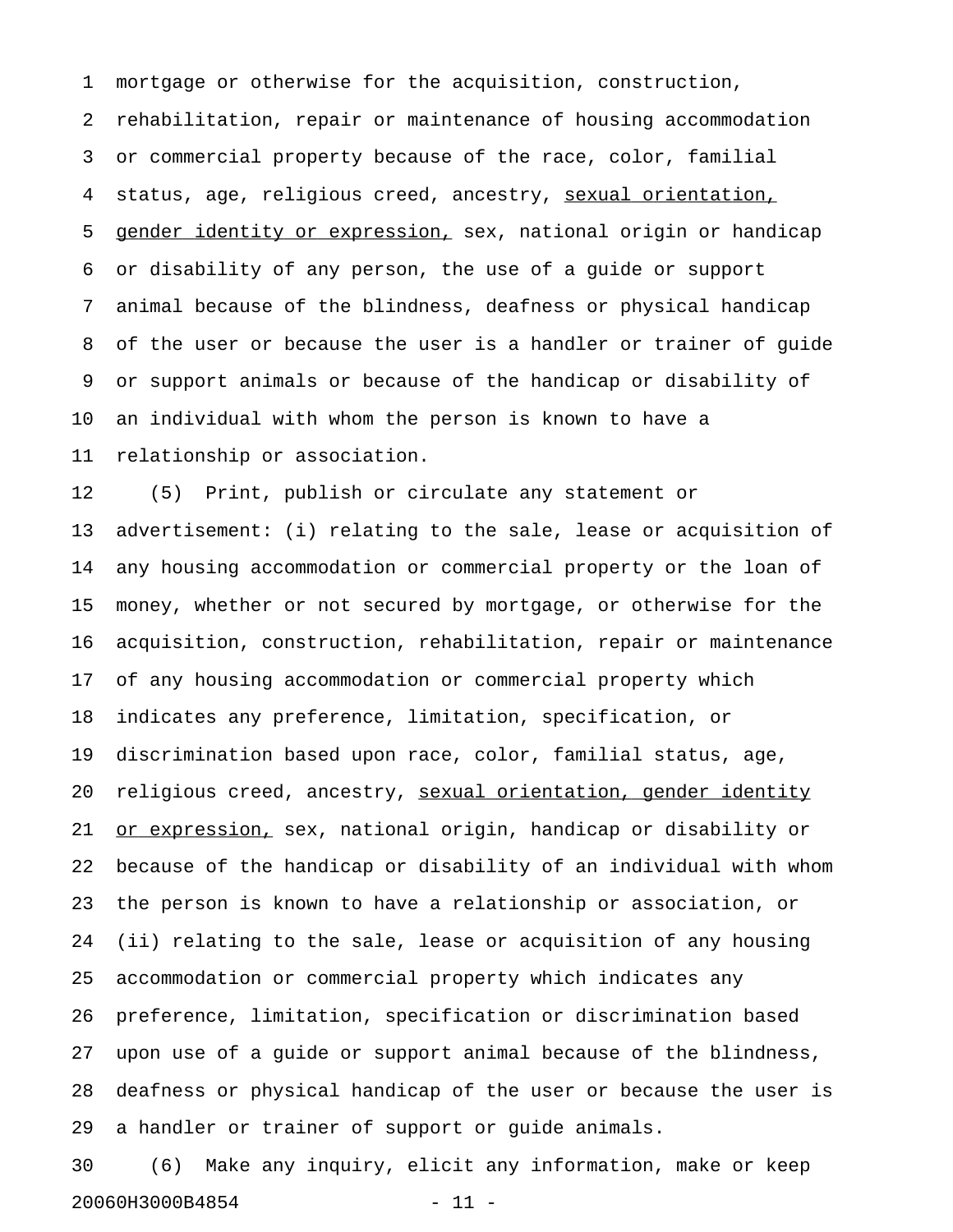1 any record or use any form of application, containing questions 2 or entries concerning race, color, familial status, age, 3 religious creed, ancestry, sexual orientation, gender identity 4 or expression, sex, national origin, handicap or disability or 5 because of the handicap or disability of an individual with whom 6 the person is known to have a relationship or association in 7 connection with the sale or lease of any housing accommodation 8 or commercial property or loan of any money, whether or not 9 secured by mortgage or otherwise for the acquisition, 10 construction, rehabilitation, repair or maintenance of any 11 housing accommodation or commercial property, or to make any 12 inquiry, elicit any information, make or keep any record or use 13 any form of application, containing questions or entries 14 concerning the use of a guide or support animal because of the 15 blindness, deafness or physical handicap of the user or because 16 the user is a handler or trainer of support or guide animals, in 17 connection with the lease of any housing accommodation or 18 commercial property.

19 (7) Construct, operate, offer for sale, lease or rent or 20 otherwise make available housing or commercial property which is 21 not accessible.

22 (8) Discriminate in real estate-related transactions, as 23 described by and subject to the following:

24 (i) It shall be unlawful for any person or other entity 25 whose business includes engaging in real estate-related 26 transactions to discriminate against any person in making 27 available such a transaction or in the terms or conditions of 28 such a transaction because of race, color, religious creed, 29 ancestry, sexual orientation, gender identity or expression, 30 national origin, sex, age, handicap or disability, use of a 20060H3000B4854 - 12 -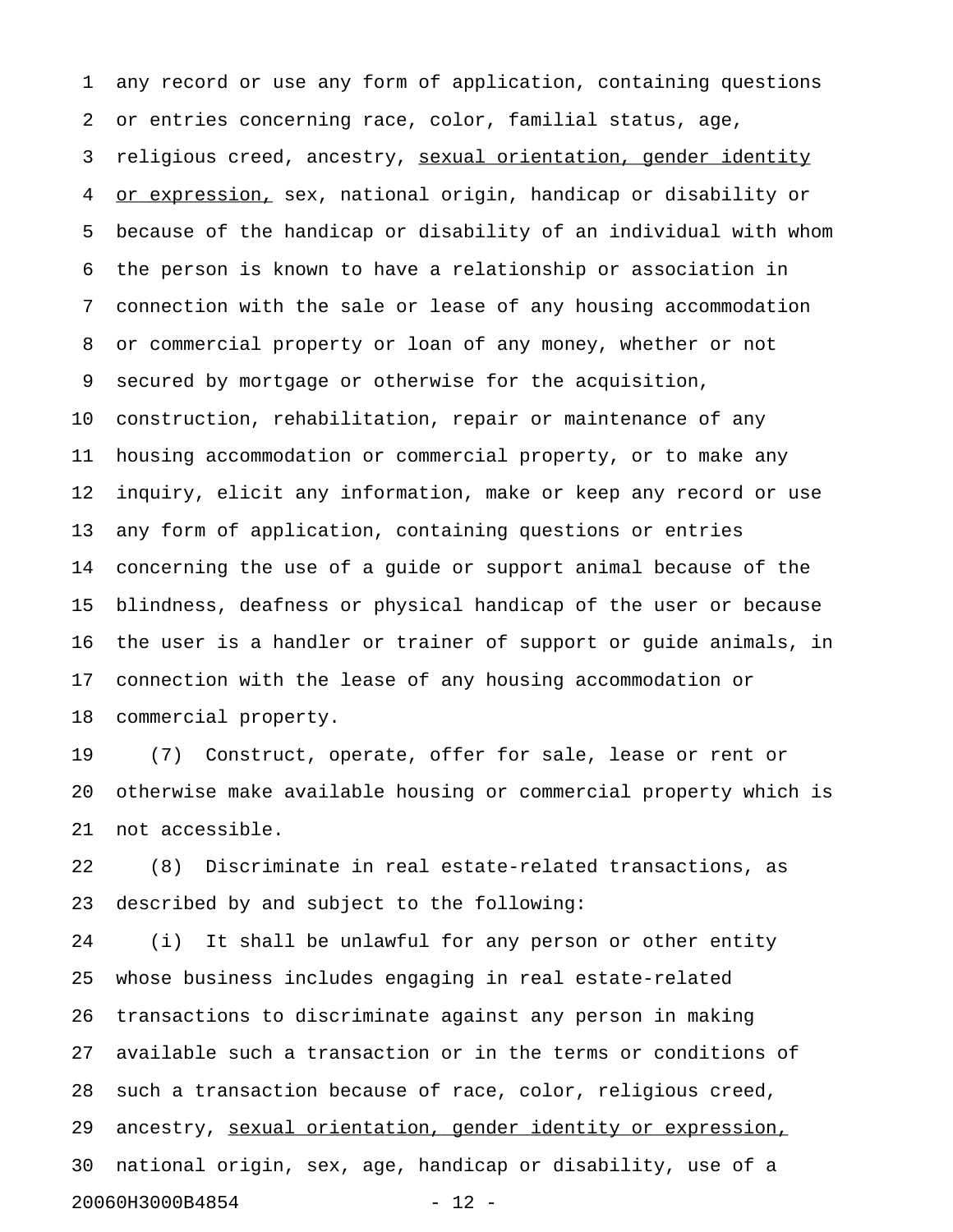1 guide or support animal because of a physical handicap or 2 because the user is a handler or trainer of guide or support 3 animals or familial status.

4 (ii) Nothing in this act prohibits a person engaged in the 5 business of furnishing appraisals of real property to take into 6 consideration factors other than race, color, religious creed, 7 ancestry, sexual orientation, gender identity or expression, 8 national origin, sex, age, handicap or disability, use of a 9 guide or support animal because of a physical handicap or 10 because the user is a handler or trainer of guide or support 11 animals or familial status.

12 (9) Nothing in this clause, regarding age or familial 13 status, shall apply with respect to housing for older persons. A 14 person shall not be held personally liable for monetary damages 15 for a violation of this act if the person reasonably relied, in 16 good faith, on the application of the exemption of this 17 subclause. A person may only prove good faith reliance on the 18 application of the exemption of this subclause by proving that 19 at the time of the act complained of all of the following 20 applied:

21 (i) The person had no actual knowledge that the housing was 22 not eligible for exemption under this subclause.

23 (ii) The owner or manager of the housing had stated 24 formally, in writing, that the housing complied with the 25 requirements for exemption under this subclause.

26 (10) Nothing in this clause shall bar any religious or 27 denominational institution or organization or any charitable or 28 educational organization which is operated, supervised or 29 controlled by or in connection with a religious organization or 30 any bona fide private or fraternal organization from giving 20060H3000B4854 - 13 -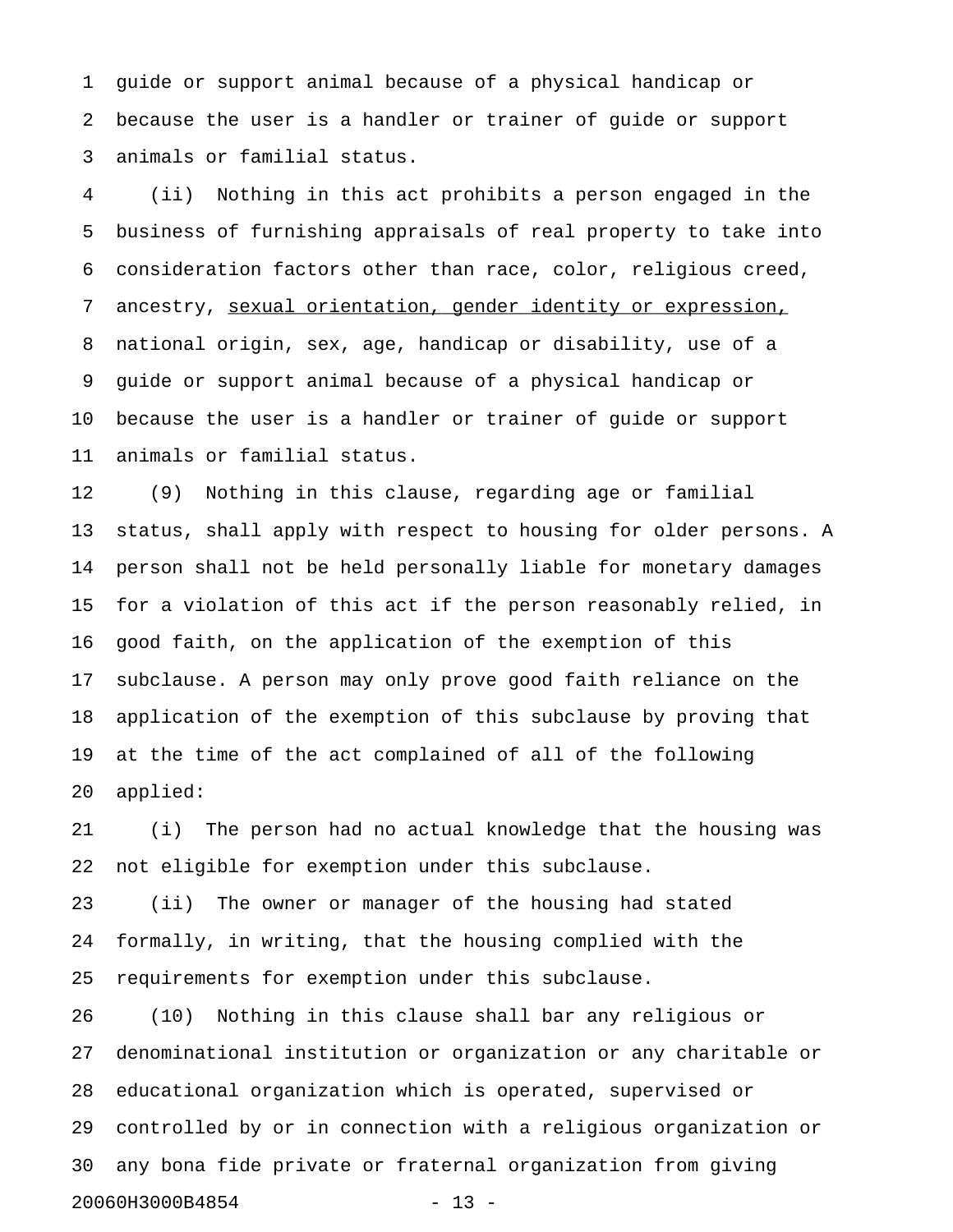1 preference to persons of the same religion or denomination or to 2 members of such private or fraternal organization or from making 3 such selection as is calculated by such organization to promote 4 the religious principles or the aims, purposes or fraternal 5 principles for which it is established or maintained. Nor shall 6 it apply to the rental of rooms in a landlord-occupied rooming 7 house with a common entrance, nor with respect to discrimination 8 based on sex, the advertising, rental or leasing of housing 9 accommodations in a single-sex dormitory or rooms in one's 10 personal residence in which common living areas are shared. 11 (11) Nothing in this act limits the applicability of the 12 Fair Housing Act and reasonable State or local restrictions on 13 the maximum number of occupants permitted to occupy a dwelling 14 or a reasonable restriction relating to health or safety 15 standards or business necessity. Owners and managers of 16 dwellings may develop and implement reasonable occupancy and 17 safety standards based on factors such as the number and size of 18 sleeping areas or bedrooms and the overall size of a dwelling 19 unit so long as the standards do not violate the Fair Housing 20 Act or State or local restrictions.

21 (i) For any person being the owner, lessee, proprietor, 22 manager, superintendent, agent or employe of any public 23 accommodation, resort or amusement to:

24 (1) Refuse, withhold from, or deny to any person because of 25 his race, color, sex, religious creed, ancestry, sexual 26 orientation, gender identity or expression, national origin, or 27 handicap or disability, or to any person due to use of a guide 28 or support animal because of the blindness, deafness or physical 29 handicap of the user or because the user is a handler or trainer 30 of support or guide animals, either directly or indirectly, any 20060H3000B4854 - 14 -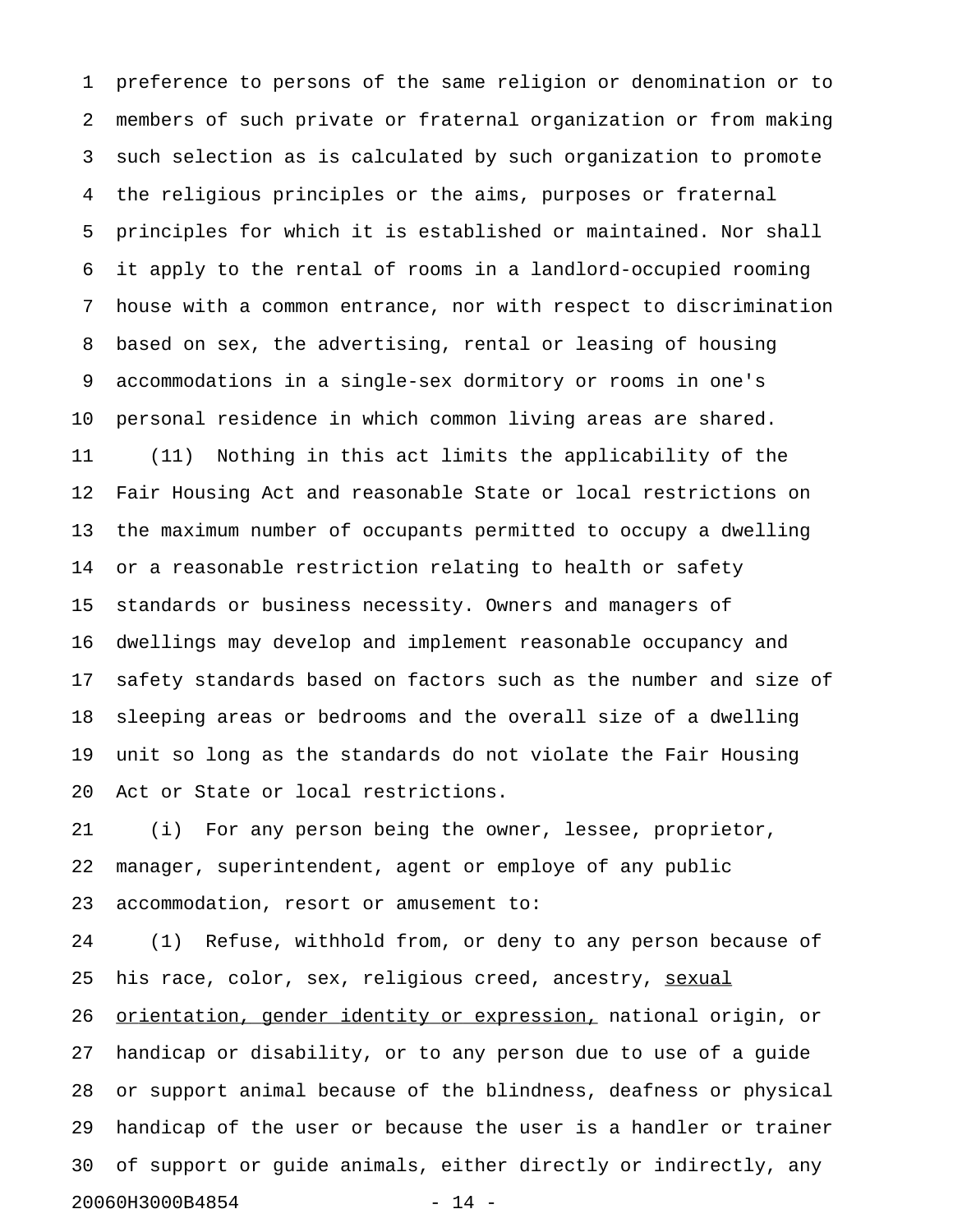1 of the accommodations, advantages, facilities or privileges of 2 such public accommodation, resort or amusement.

3 (2) Publish, circulate, issue, display, post or mail, either 4 directly or indirectly, any written or printed communication, 5 notice or advertisement to the effect that any of the 6 accommodations, advantages, facilities and privileges of any 7 such place shall be refused, withheld from or denied to any 8 person on account of race, color, religious creed, sex, 9 ancestry, sexual orientation, gender identity or expression, 10 national origin or handicap or disability, or to any person due 11 to use of a guide or support animal because of the blindness, 12 deafness or physical handicap of the user, or because the user 13 is a handler or trainer of support or guide animals, or that the 14 patronage or custom thereat of any person, belonging to or 15 purporting to be of any particular race, color, religious creed, 16 sex, ancestry, sexual orientation, gender identity or 17 expression, national origin or handicap or disability, or to any 18 person due to use of a guide or support animal because of the 19 blindness, deafness or physical handicap of the user or because 20 the user is a handler or trainer of support or guide animals, is 21 unwelcome, objectionable or not acceptable, desired or 22 solicited.

23 (3) Exclude or otherwise deny equal goods, services, 24 facilities, privileges, advantages, accommodations or other 25 opportunities to a person because of the handicap or disability 26 of an individual with whom the person is known to have a 27 relationship or association.

28 (4) Construct, operate or otherwise make available such 29 place of public accommodation, resort or amusement which is not 30 accessible.

20060H3000B4854 - 15 -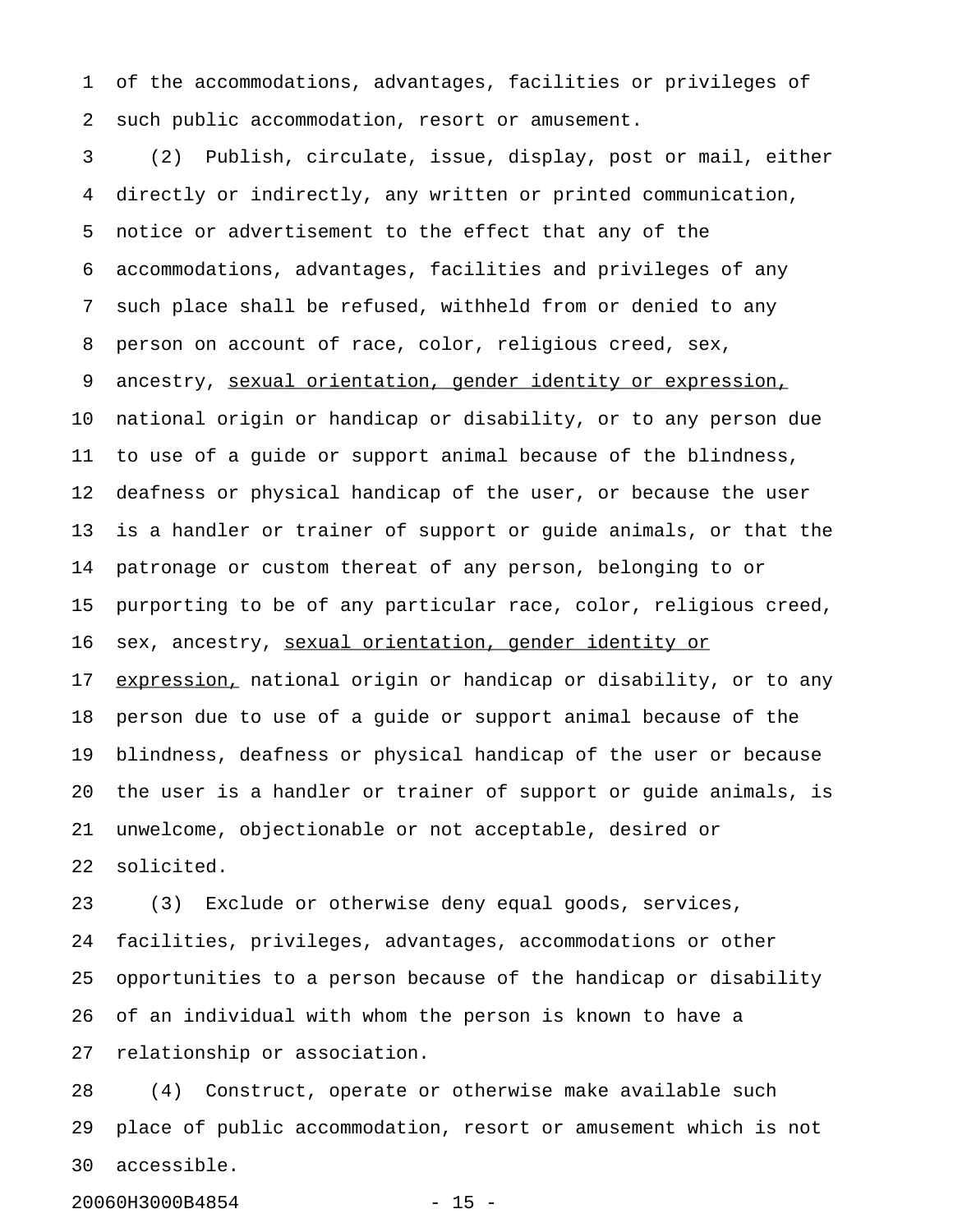1 \* \* \*

2 Section 4. Sections 5.3 and 7(i), (j), (k) of the act, 3 amended December 20, 1991 (P.L.414, No.51), are amended to read: 4 Section 5.3. Prohibition of Certain Real Estate Practices.-- 5 It shall be an unlawful discriminatory practice for any person 6 to:

7 (a) Induce, solicit or attempt to induce or solicit for 8 commercial profit any listing, sale or transaction involving any 9 housing accommodation or commercial property by representing 10 that such housing accommodation or commercial property is within 11 any neighborhood, community or area adjacent to any other area 12 in which there reside, or do not reside, persons of a particular 13 race, color, familial status, age, religious creed, ancestry, 14 sexual orientation, gender identity or expression, sex, national 15 origin, handicap or disability, or who are guide or support 16 animal dependent.

17 (b) Discourage, or attempt to discourage, for commercial 18 profit, the purchase or lease of any housing accommodation or 19 commercial property by representing that such housing 20 accommodation or commercial property is within any neighborhood, 21 community or area adjacent to any other area in which there 22 reside, or may in the future reside in increased or decreased 23 numbers, persons of a particular race, color, familial status, 24 age, religious creed, ancestry, sexual orientation, gender 25 identity or expression, sex, national origin, handicap or 26 disability, or who are guide or support animal dependent. 27 (c) Misrepresent, create or distort a circumstance, 28 condition or incident for the purpose of fostering the 29 impression or belief, on the part of any owner, occupant or 30 prospective owner or occupant of any housing accommodation or 20060H3000B4854 - 16 -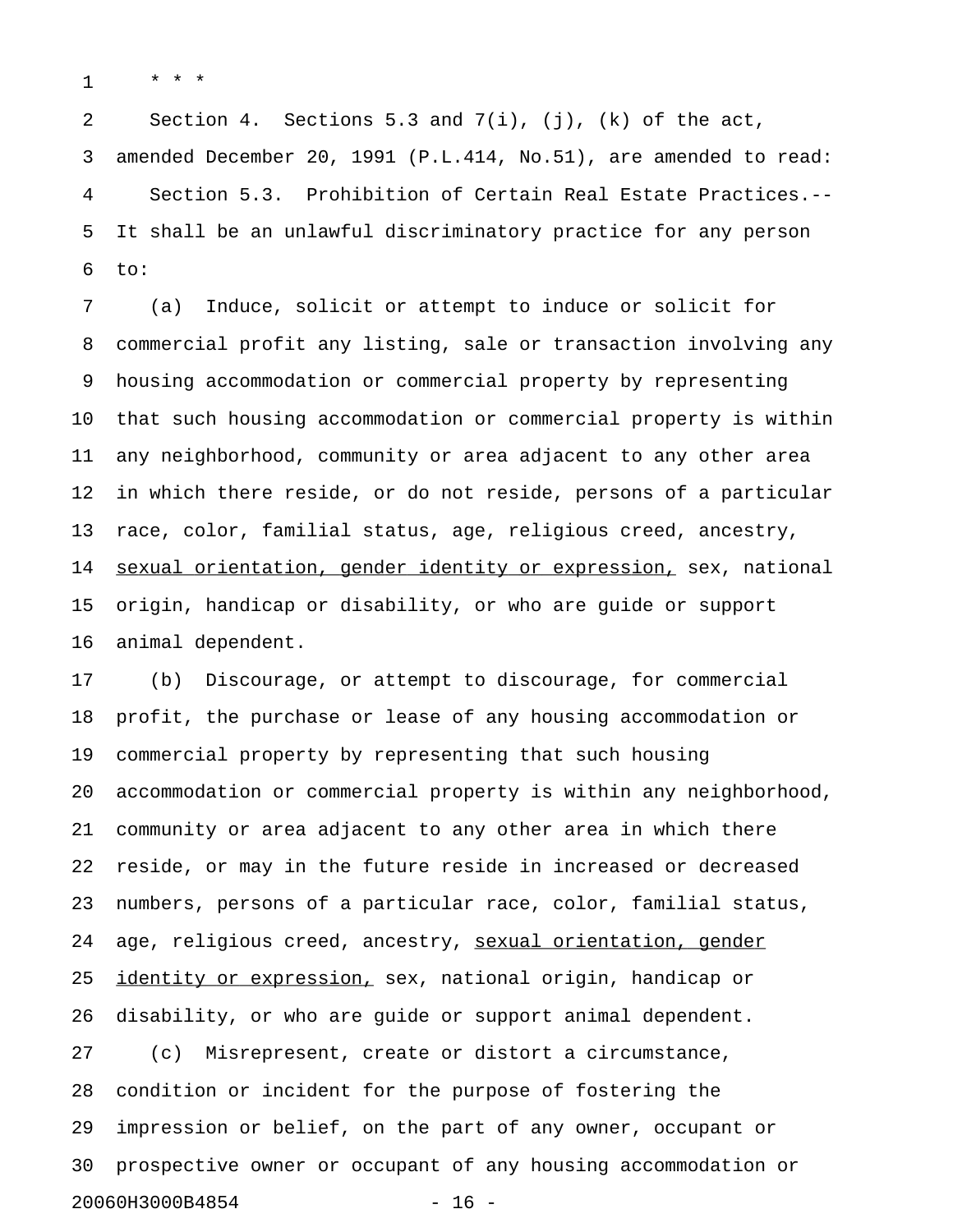1 commercial property, that such housing accommodation or 2 commercial property is within any neighborhood, community or 3 area adjacent to any other area which would be adversely 4 impacted by the residence, or future increased or decreased 5 residence, of persons of a particular race, color, familial 6 status, age, religious creed, ancestry, sexual orientation, 7 gender identity or expression, sex, national origin, handicap or 8 disability, or who are guide or support animal dependent within 9 such neighborhood, community or area.

10 (d) In any way misrepresent or otherwise misadvertise within 11 a neighborhood or community, whether or not in writing, that any 12 housing accommodation or commercial property within such 13 neighborhood or community is available for inspection, sale, 14 lease, sublease or other transfer, in any context where such 15 misrepresentation or misadvertising would have the effect of 16 fostering an impression or belief that there has been or will be 17 an increase in real estate activity within such neighborhood or 18 community due to the residence, or anticipated increased or 19 decreased residence, of persons of a particular race, color, 20 familial status, age, religious creed, ancestry, sexual 21 orientation, gender identity or expression, sex, national 22 origin, handicap or disability, or the use of a guide or support 23 animal because of the blindness, deafness or physical handicap 24 of the user.

25 Section 7. Powers and Duties of the Commission.--The 26 Commission shall have the following powers and duties: 27 \* \* \*

28 (i) To create such advisory agencies and conciliation 29 councils, local or state-wide, as will aid in effectuating the 30 purposes of this act. The Commission may itself or it may 20060H3000B4854 - 17 -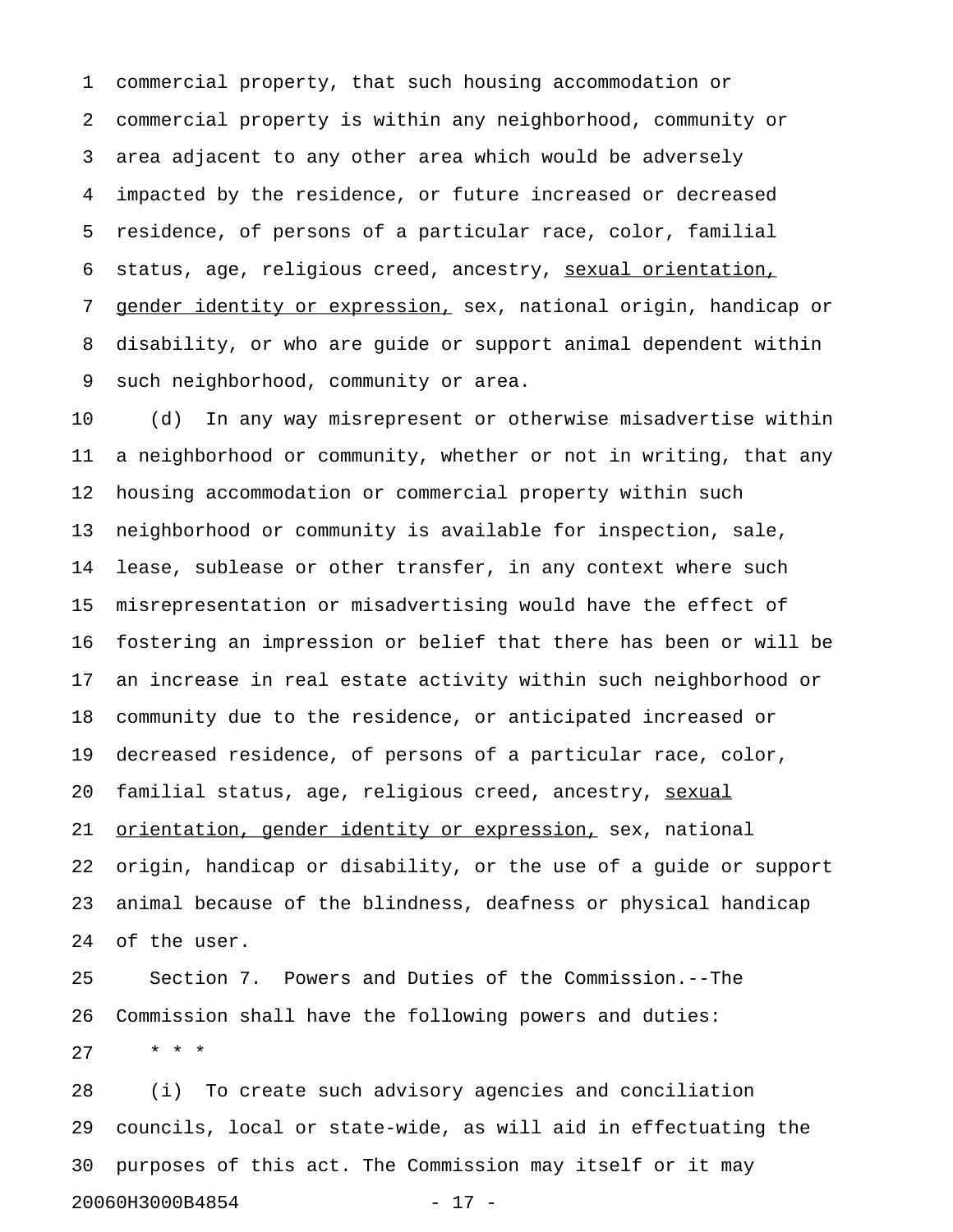1 empower these agencies and councils to (1) study the problems of 2 discrimination in all or specific fields of human relationships 3 when based on race, color, familial status, religious creed, 4 ancestry, sexual orientation, gender identity or expression, 5 age, sex, national origin or handicap or disability, and (2) 6 foster, through community effort or otherwise, good will among 7 the groups and elements of the population of the State. Such 8 agencies and councils may make recommendations to the Commission 9 for the development of policies and procedure in general. 10 Advisory agencies and conciliation councils created by the 11 Commission shall be composed of representative citizens, serving 12 without pay, but the Commission may make provision for technical 13 and clerical assistance to such agencies and councils, and for 14 the payment of the expenses of such assistance.

15 (j) To issue such publications and such results of 16 investigations and research as, in its judgment, will tend to 17 promote good will and minimize or eliminate discrimination 18 because of race, color, familial status, religious creed, 19 ancestry, sexual orientation, gender identity or expression, 20 age, sex, national origin or handicap or disability. 21 (k) To submit an annual report for each fiscal year by the 22 following March 31 to the General Assembly, the Labor and 23 Industry Committee of the Senate and the State Government 24 Committee of the House of Representatives and the Governor 25 describing in detail the types of complaints received, the 26 investigations, status of cases, Commission action which has 27 been taken, how many were found to have probable cause, how many 28 were resolved by public hearing and the length of time from the 29 initial complaint to final Commission resolution. It shall also 30 contain recommendations for such further legislation concerning 20060H3000B4854 - 18 -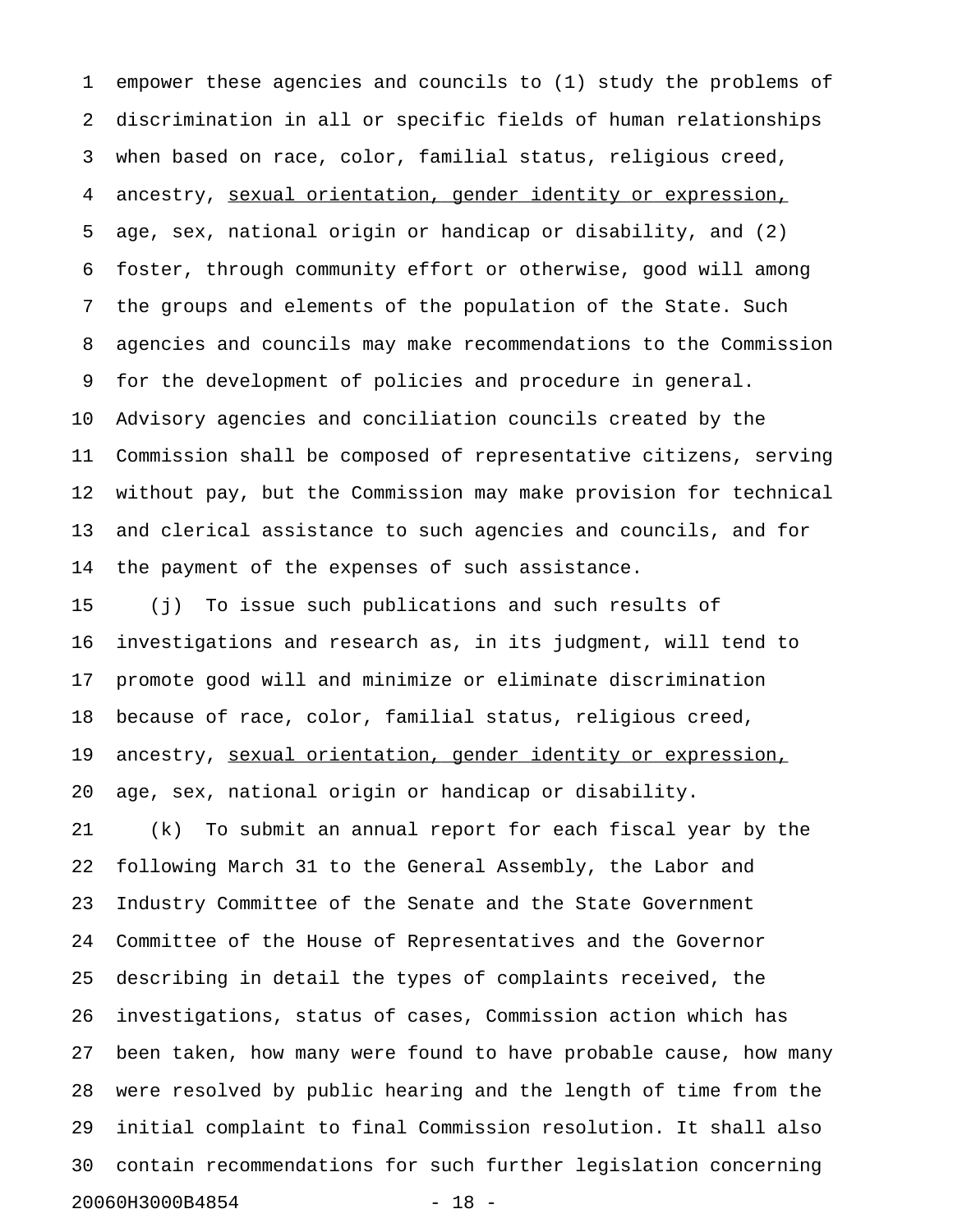1 abuses and discrimination because of race, color, familial 2 status, religious creed, ancestry, sexual orientation, gender 3 identity or expression, national origin, age, sex, handicap or 4 disability or the use of a guide or support animal because of 5 the blindness, deafness or physical handicap of the user or 6 because the user is a handler or trainer of support or guide 7 animals, as may be desirable.

8 \* \* \*

9 Section 5. Section 8 of the act, amended July 12, 1996 10 (P.L.684, No.117), is amended to read:

11 Section 8. Educational Program.--The Commission, in 12 cooperation with the Department of Education, is authorized to 13 recommend a multicultural educational program, designed for the 14 students of the schools in this Commonwealth and for all other 15 residents thereof, with emphasis on foreign cultural and 16 language studies, as well as on the basic shared precepts and 17 principles of United States culture, in order to promote 18 cultural understanding and appreciation and to further good will 19 among all persons, without regard to race, color, familial 20 status, religious creed, ancestry, sexual orientation, gender 21 identity or expression, age, sex, national origin, handicap or 22 disability.

23 Section 6. Section 12(b) of the act, amended December 20, 24 1991 (P.L.414, No.51), is amended to read:

25 Section 12. Construction and Exclusiveness of Remedy.-- 26 \* \* \*

27 (b) Except as provided in subsection (c), nothing contained 28 in this act shall be deemed to repeal or supersede any of the 29 provisions of any existing or hereafter adopted municipal 30 ordinance, municipal charter or of any law of this Commonwealth 20060H3000B4854 - 19 -